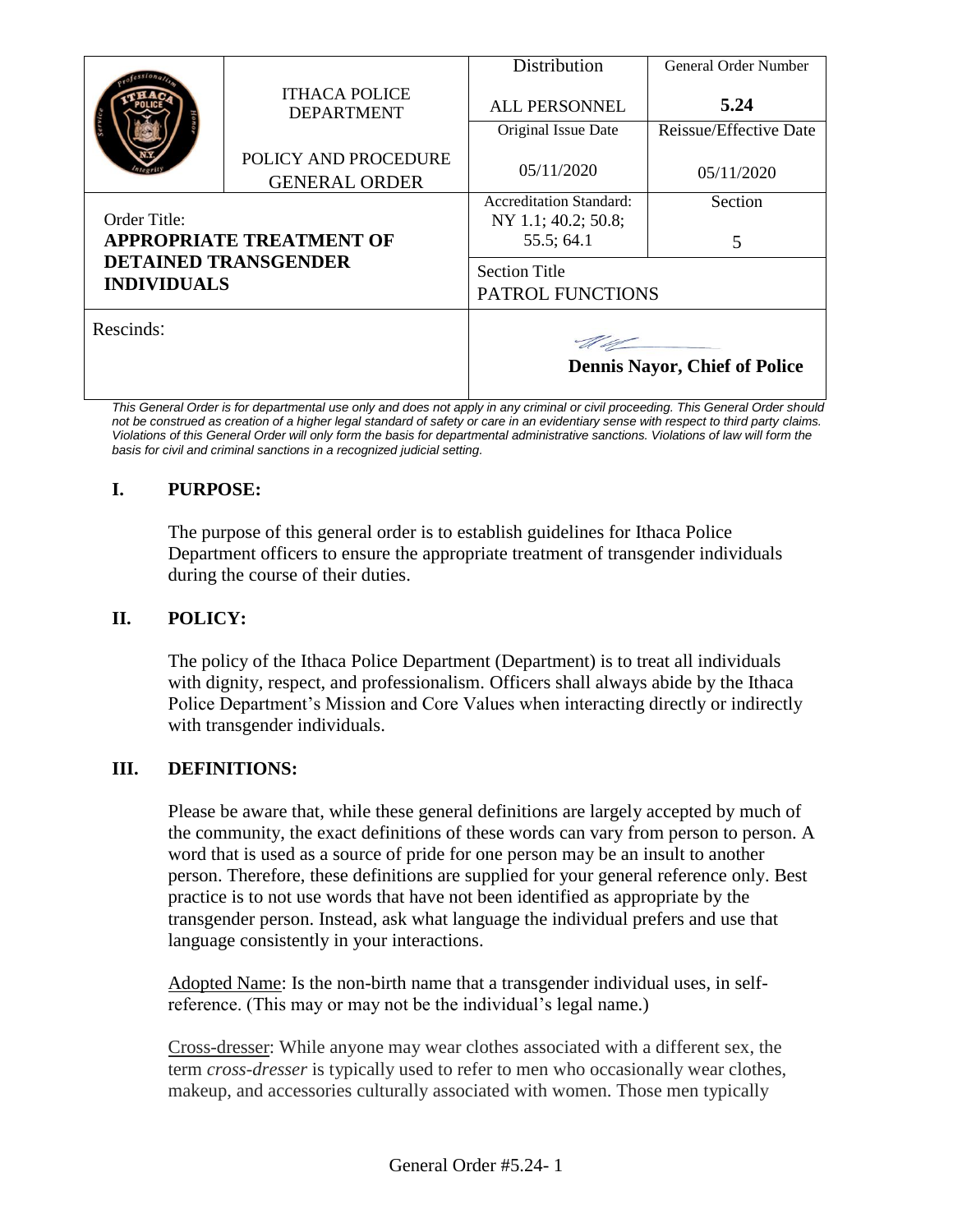identify as heterosexual. This activity is a form of gender expression and not done for entertainment purposes. Cross-dressers do not wish to permanently change their sex or live full-time as women. *(Replaces the term "transvestite".)*

Gender Expression: External appearance of one's gender identity, which may or may not conform to socially defined behaviors and characteristics typically associated with being either masculine or feminine.

Gender Identity: One's innermost concept of self as masculine, feminine, a blend of both, or neither – how individuals perceive themselves and what they call themselves. One's gender identity can be the same as or different from the gender typically associated with their sex assigned at birth.

Gender Transition: The process by which some individuals more closely align their outward appearance with their internal gender identity. Some individuals may socially transition, whereby they might begin dressing, using names and pronouns, and/or be socially recognized as another gender. Others may undergo physical transitions in which they modify their bodies through medical interventions.

Sex: The classification of people's bodies as male or female, usually as assigned at birth.

Transgender: An umbrella term for people whose gender identity and/or gender expression differs from what is typically associated with the sex they were assigned at birth. Being transgender does not imply any specific sexual orientation. Therefore, transgender people may identify as straight, gay, lesbian, bisexual, etc. Examples of transgender individuals may include:

Female to Male ("FTM"): A person who transitions from "female-to-male," meaning a person whose assigned sex at birth was female but identifies and lives as a male. A "female-to-male" individual should be addressed using masculine pronouns (i.e. he, him, his), regardless of surgical status.

Gender Fluid: a person whose gender identity and/or expression changes as time progresses. Some people who use this term will change their expression and/or identity during the course of the day; for others, the shift may take place over much longer periods of time.

Gender Non-Conforming: A person who exhibits gender characteristics and identities perceived by some to be inconsistent with their sex assigned at birth. This individual may identify his/her gender as combining aspects of both a woman and a man, or as being neither a woman nor a man.

Male to Female ("MTF"): A person who transitions from "male to female," meaning a person whose assigned sex at birth was male, but identifies and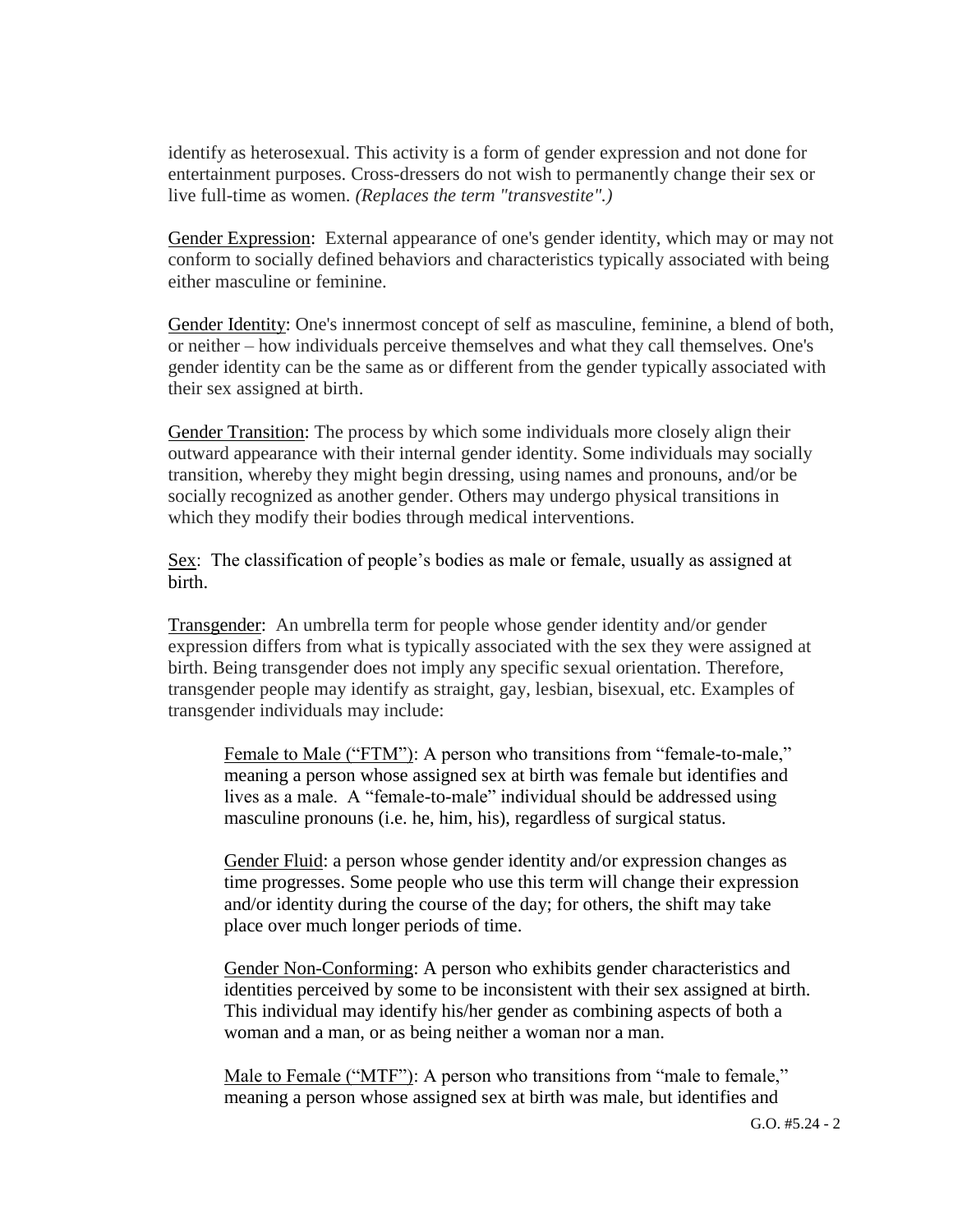lives as a female. A "male-to-female" individual should be addressed using feminine pronouns (i.e. she, her, hers), regardless of surgical status.

Transsexual: An older term that originated in the medical and psychological communities. Still preferred by some people who have permanently changed, or seek to change, their bodies through medical interventions (including but not limited to hormones and/or surgeries). While some members of the transgender community may still use the term "transsexual", **this term may be offensive to some individuals**. Because many transgender people do not identify as transsexual and prefer the word *transgender,* it is best to ask which term an individual prefers.

### **IV. PROCEDURES:**

A. Forms of Address:

Officers shall address transgender individuals by the individual's adopted name. This is true even if the individual has not received legal recognition of the adopted name. In addressing or discussing a transgender person, officers shall use pronouns appropriate for that person's gender identity (e.g., she, her, hers for a prisoner who is male to female; he, him, his for a prisoner who is female to male). If officers are uncertain about which pronouns are appropriate, then officers will respectfully ask the individual which term the individual prefers.

B. Calls for Service:

Calls for service or complaints generated by transgender individuals shall be addressed and investigated in a manner that is consistent with all Departmental policies. No officer shall fail to respond to a call for service or take appropriate action based on the gender identity, gender expression, or any other demographic characteristic of the caller.

- <span id="page-2-0"></span>C. Identification of Individuals on Official Records and Reports:
	- 1. To minimize inconsistency or confusion, any individual listed on any official Departmental reports shall be identified in a manner which is consistent with their current government-issued identification card. This applies to all personal information including name and gender. If the individual uses an adopted name, that name should be listed as any other alias would be.
		- a. Persons without any government identification shall be identified according to their assigned sex at birth.
		- b. If any confusion exists regarding how to identify an individual's gender (for example, if the person has no government-issued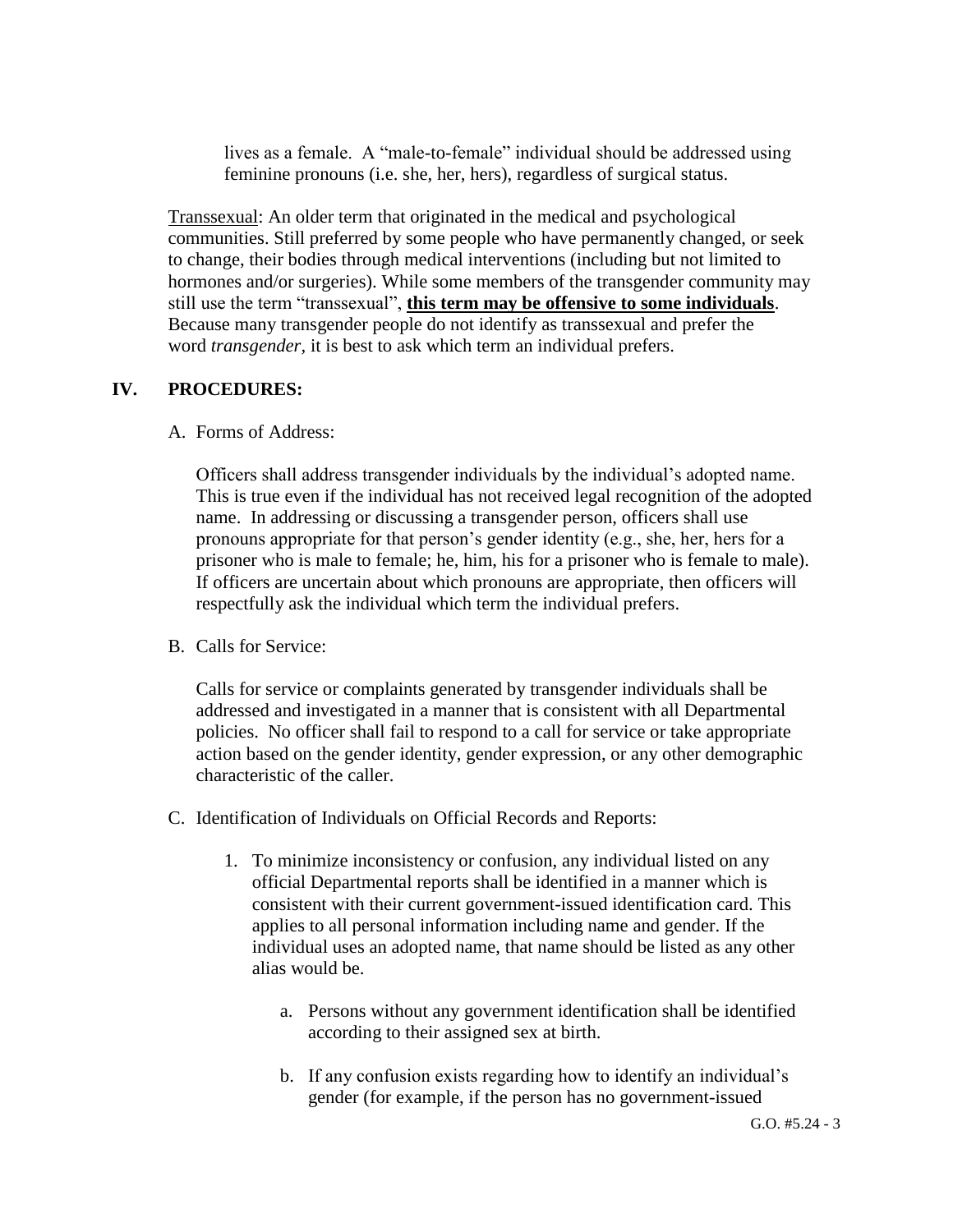identification and is unwilling or unable to speak with an officer about the matter), a supervisor shall be consulted and the report shall note how the final decision was reached.

- 2. Legal names are only relevant for purposes of accurate legal record keeping. In all other interactions, an officer should address the person using their adopted name.
- D. Investigative Detention/Terry Stop:
	- 1. Officers shall continue to use standard practices and procedures when conducting "Investigative Detentions" and "Pat Downs," and shall abide by all Departmental policies and procedures. Additionally, a search or pat down shall not be performed for the sole purpose of determining an individual's anatomical sex, and transgender individuals shall not be subject to more invasive search or pat down procedures than non-transgender individuals.
	- 2. If a transgender individual makes a request to be searched by an officer of a specific gender, that request shall be honored if it is reasonably possible to do so. This does not apply to a non-invasive pat down search for officer safety reasons.
	- 3. Remember: Officer and public safety is the first priority. If an officer of the same gender is not immediately available and it is imperative that an immediate search be conducted, any officer may conduct that search.
- E. Prisoners:
	- 1. Transportation:
		- a. As with all prisoners, a transgender prisoner shall be transported alone when possible. In cases of multiple arrests, officers should make efforts to ensure that additional units are called to assist with the transporting of transgender individuals.
		- b. When requested by a transgender individual, an officer of the individual's gender identity will conduct the transport or be present for the transport, if possible.
	- 2. Booking and Processing:
		- a. The Booking Officer will book a transgender prisoner under the name appearing on the prisoner's government-issued identification according to normal booking procedures and protocols. The adopted name (i.e. name that the individual uses in self reference) of the transgender prisoner will be listed as an a.k.a. or alias. If insufficient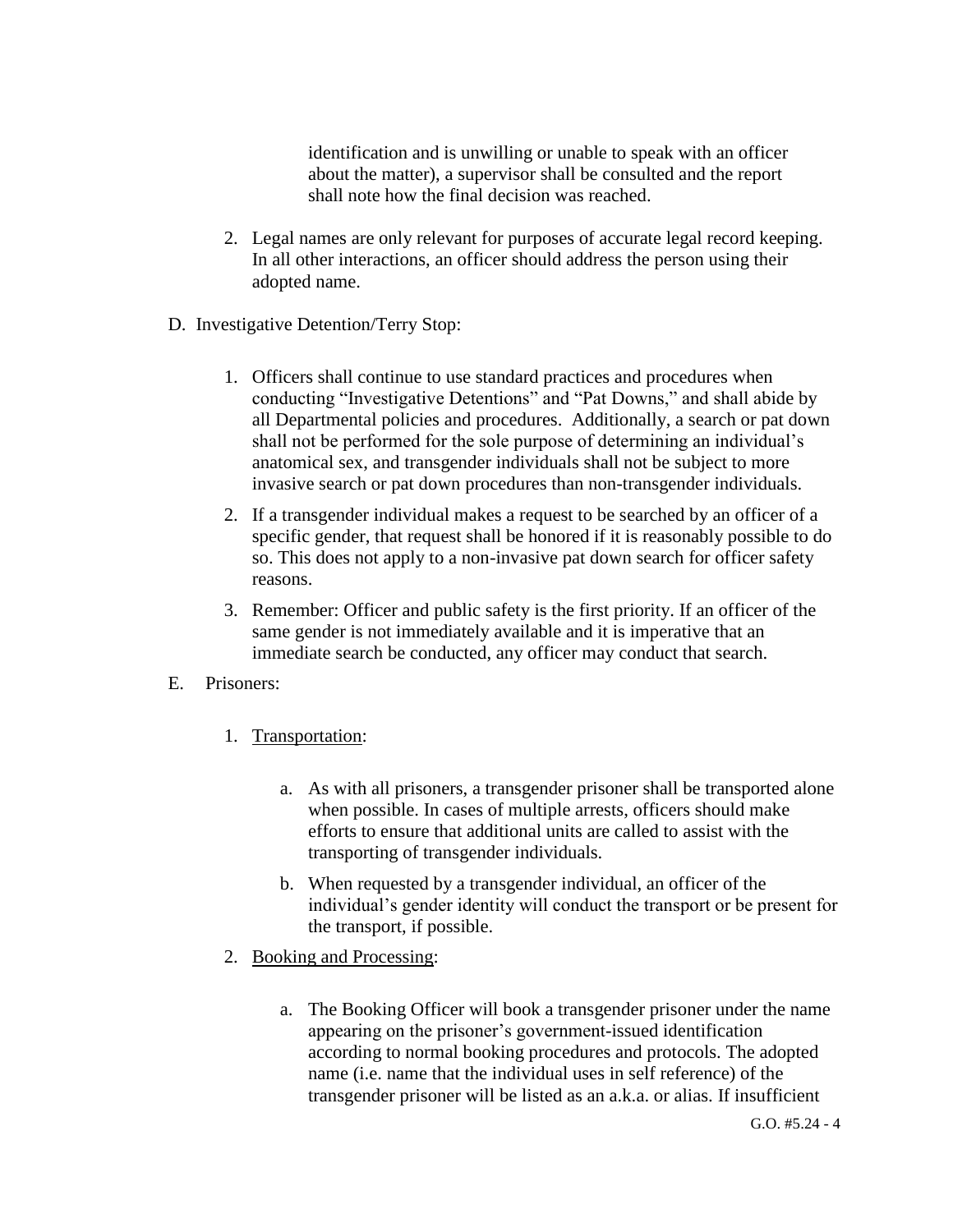identification is available, then the Booking Officer will book the prisoner based on the identification information listed in AFIS/eJusticeNY Integrated Justice Portal (eJustice) records, if such records exist. If a determination cannot be made, reference [Section](#page-2-0)   $C(1)(b)$  above.

- b. If an officer finds a previous record for an arrestee (e.g., LiveScan, eJustice, CJIS, NCIC, or any other law enforcement database) that lists a different gender from what the arrestee is currently presenting, Shift Supervisor or Shift Commander will be notified.
- c. Prisoner logs and other documents used to keep track of prisoners while they are in custody shall identify transgender individuals as stipulated above. The individual's adopted name, as well as gender identity/expression, shall be noted so subsequent shifts of officers may address the prisoner as the prisoner wishes to be addressed.
- d. Transgender prisoners will not be placed in cells with other prisoners.
- e. Officers transporting a transgender detainee to another facility (court, jail, etc.) shall advise the personnel at the receiving facility of the housing preference and gender status of the detainee and ensure that all paperwork accompanying the prisoner adequately describes the gender-related identity issues that are presented. This information shall be relayed in a discreet, respectful, and timely manner.
- 3. Statement of Search Preference Form:

.

- a. A ["Statement of Search Preference Form"](https://powerdms.com/link/IDS/document/?id=1436813) shall be completed and signed by booking personnel for each transgender individual that is processed in the Department's Detention Facility.
	- b. If the transgender individual authorizes the Department to forward the completed form to the facility taking custody of the individual, a copy of the form shall be given to the agency receiving the individual, and the original copy shall be retained. If the individual does not authorize the Department to forward the form, then the form shall be retained by the IPD records division.
	- c. In compliance with HIPAA privacy and security regulations, the Statement of Search Preference Form shall not be released without the written consent of the prisoner listed on the form.